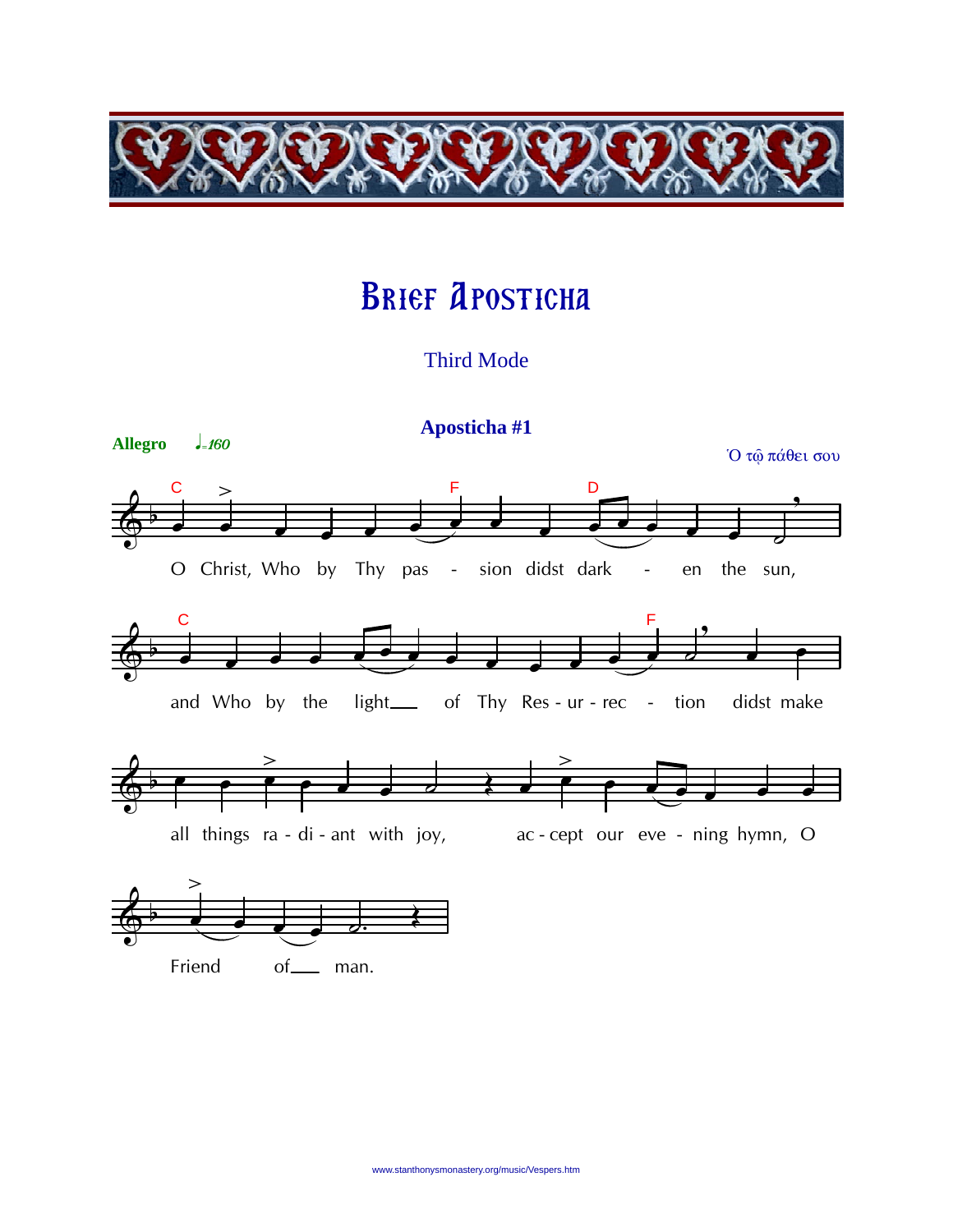#### **Verse #2**

Ο Κύριος έβασίλευσεν







## **Aposticha #2**

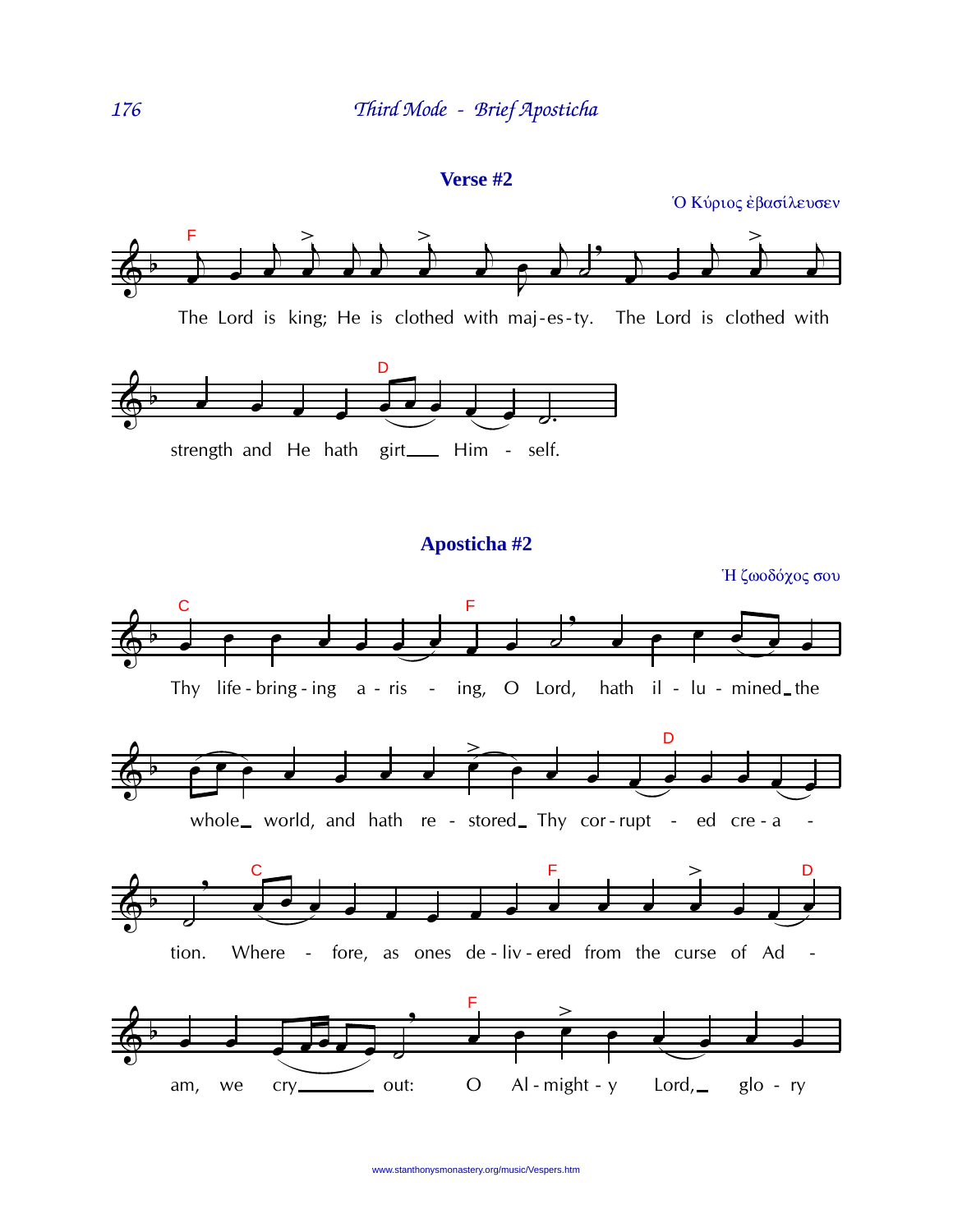

## Verse #3



## Aposticha #3

Θεὸς υπάρχων αναλλοίωτος



www.stanthonysmonastery.org/music/Vespers.htm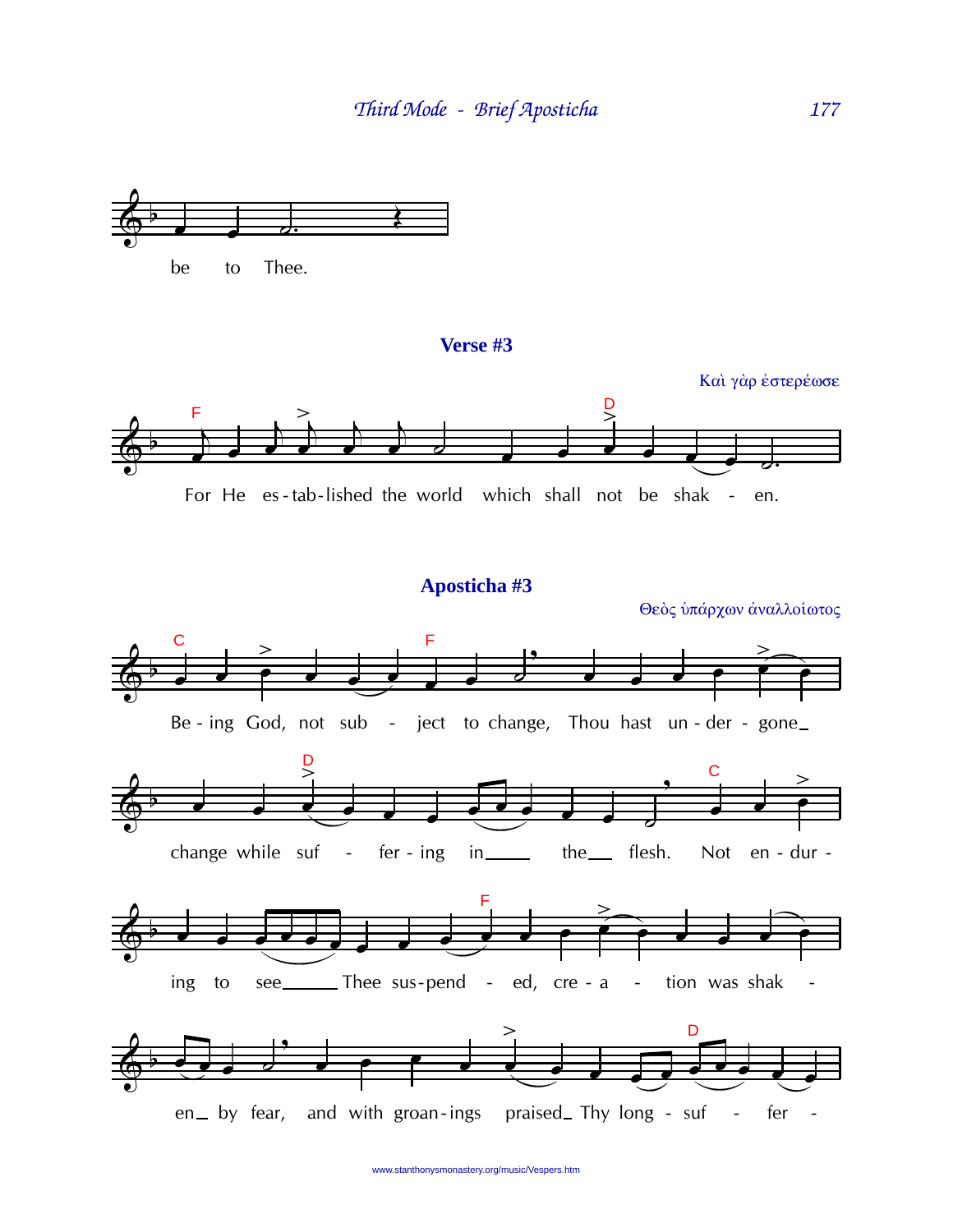

## Aposticha #4



www.stanthonysmonastery.org/music/Vespers.htm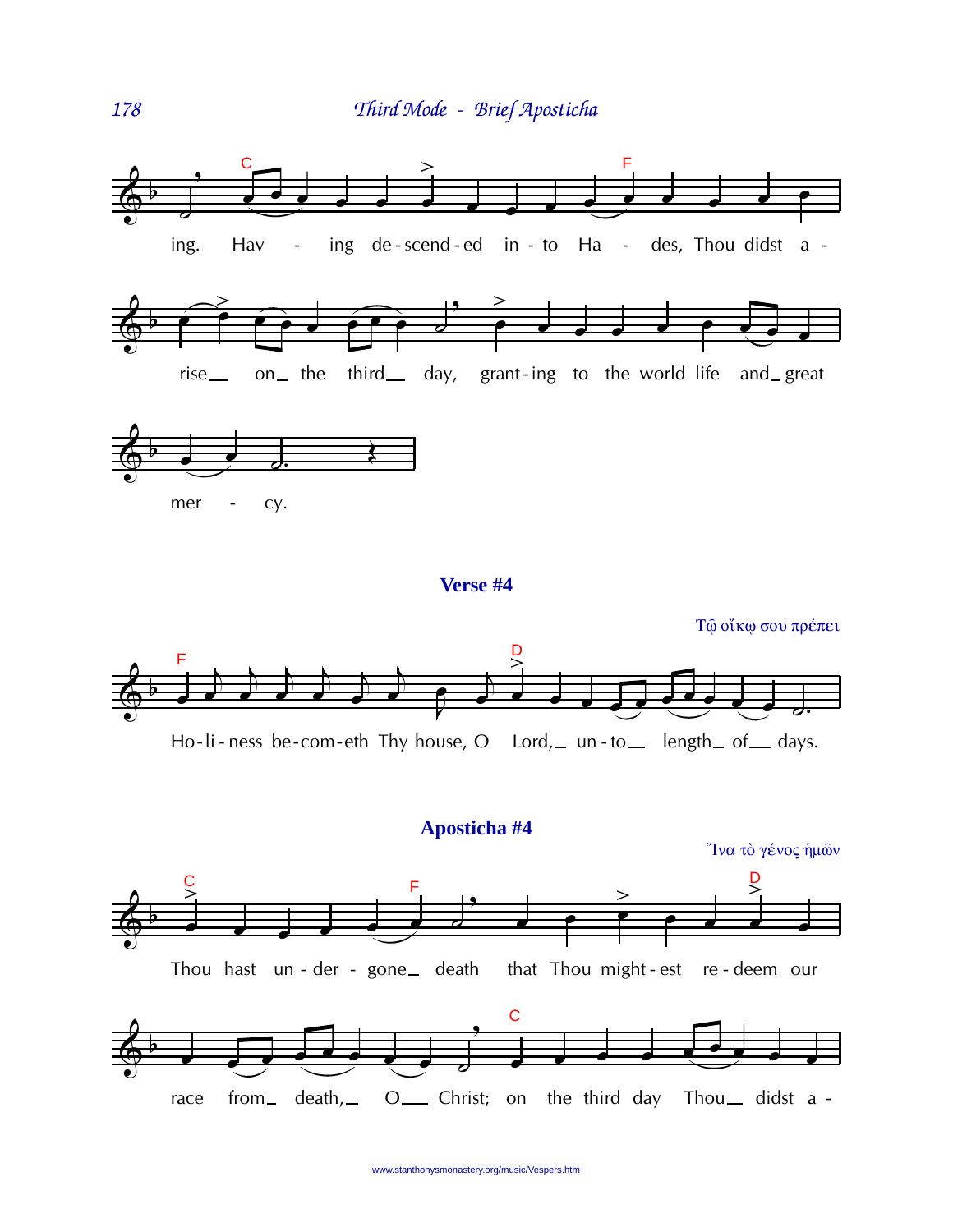



**Both now...** 

Και νύν



www.stanthonysmonastery.org/music/Vespers.htm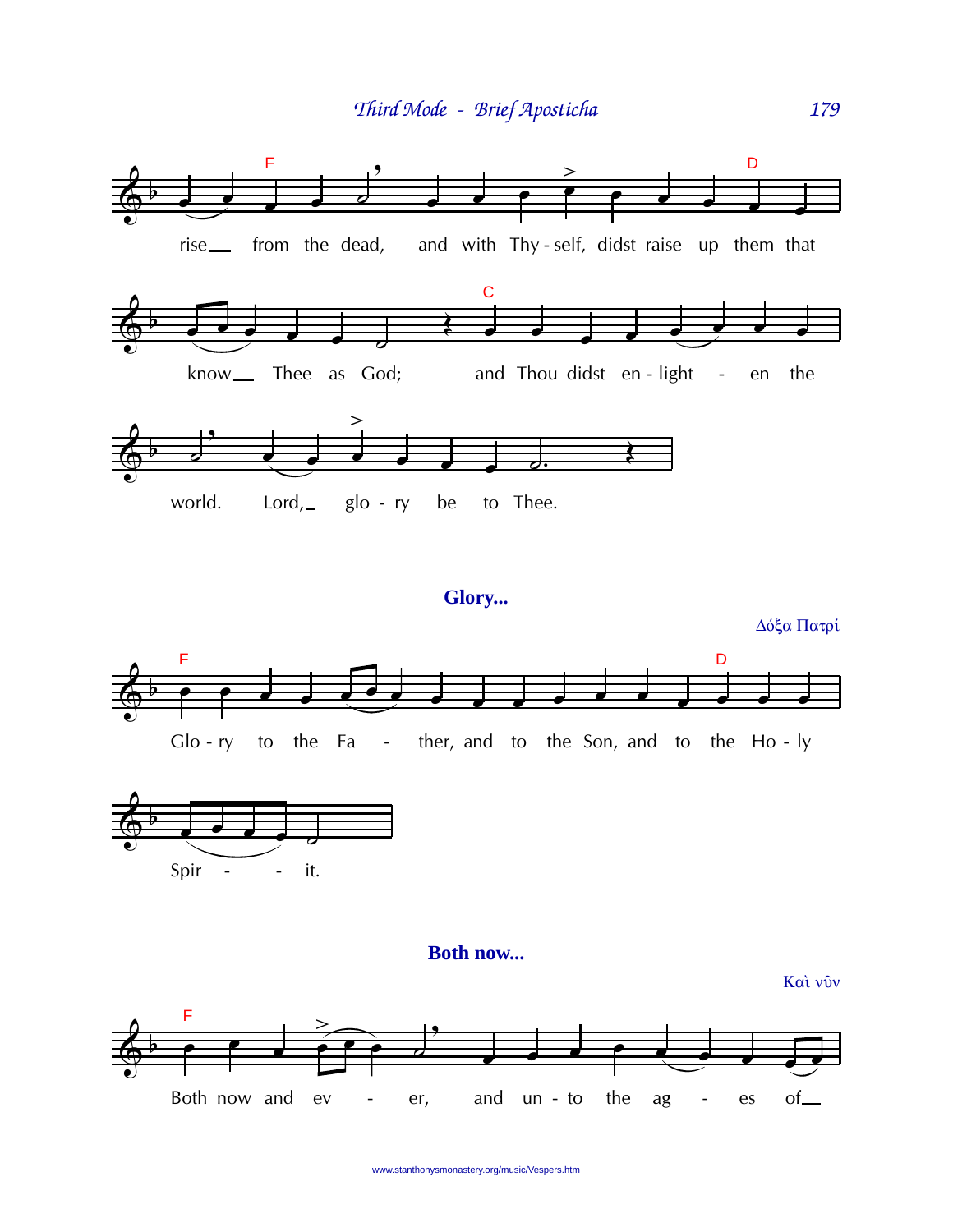

#### **Aposticha Theotokion**